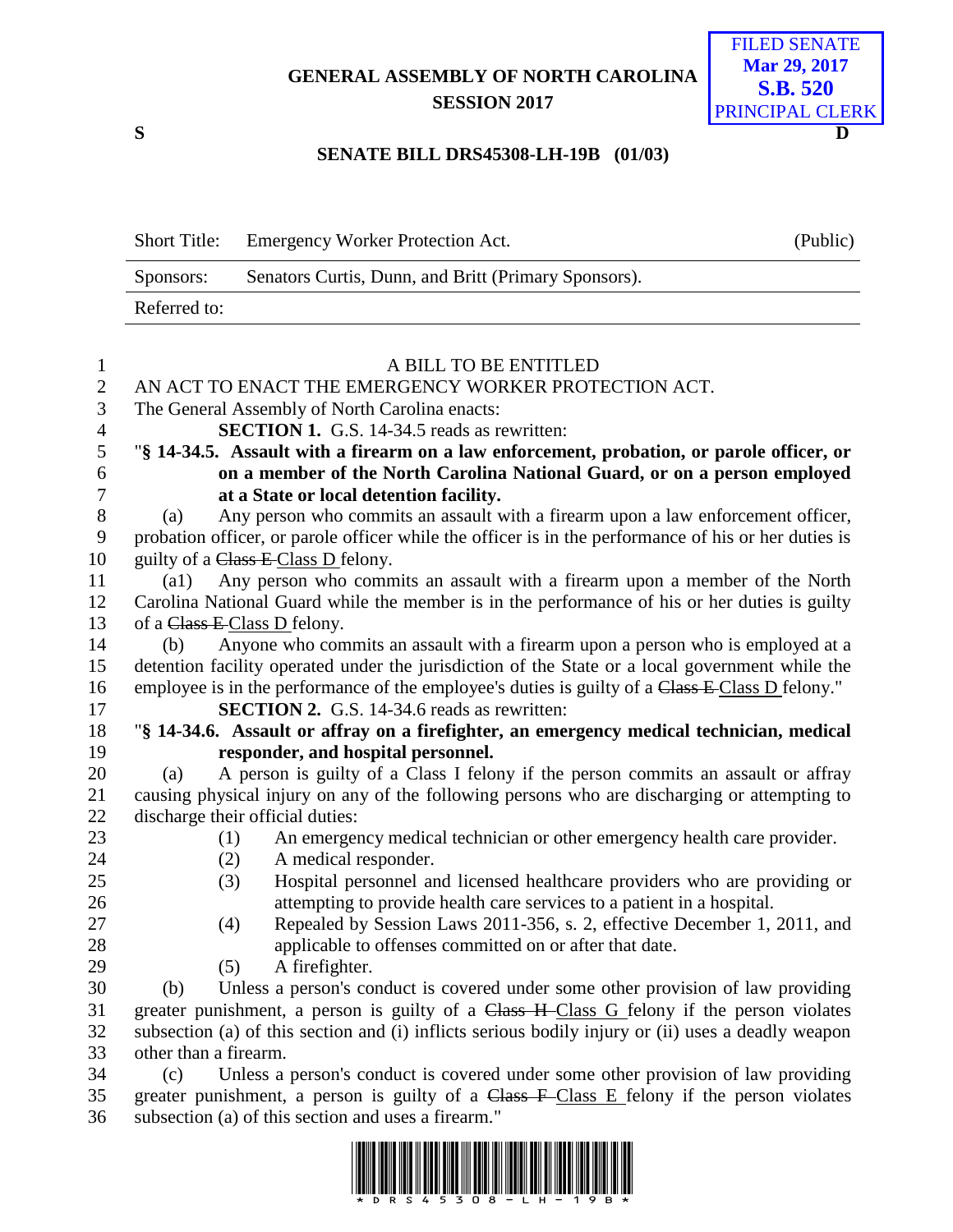|                | <b>Session 2017</b><br><b>General Assembly Of North Carolina</b>                                       |  |  |  |  |
|----------------|--------------------------------------------------------------------------------------------------------|--|--|--|--|
| $\mathbf{1}$   | <b>SECTION 3.</b> G.S. 14-34.7 reads as rewritten:                                                     |  |  |  |  |
| $\overline{2}$ | "§ 14-34.7. Certain assaults on a law enforcement, probation, or parole officer, or on a               |  |  |  |  |
| $\mathfrak{Z}$ | member of the North Carolina National Guard, or on a person employed at a                              |  |  |  |  |
| $\overline{4}$ | State or local detention facility; penalty.                                                            |  |  |  |  |
| 5              | Unless covered under some other provision of law providing greater punishment, a<br>(a)                |  |  |  |  |
| 6              | person is guilty of a Class F-Class E felony if the person assaults a law enforcement officer,         |  |  |  |  |
| 7              | probation officer, or parole officer while the officer is discharging or attempting to discharge       |  |  |  |  |
| $8\,$          | his or her official duties and inflicts serious bodily injury on the officer.                          |  |  |  |  |
| 9              | Unless covered under some other provision of law providing greater punishment, a<br>$\left( a1\right)$ |  |  |  |  |
| 10             | person is guilty of a Class F-Class E felony if the person assaults a member of the North              |  |  |  |  |
| 11             | Carolina National Guard while he or she is discharging or attempting to discharge his or her           |  |  |  |  |
| 12             | official duties and inflicts serious bodily injury on the member.                                      |  |  |  |  |
| 13             | Unless covered under some other provision of law providing greater punishment, a<br>(b)                |  |  |  |  |
| 14             | person is guilty of a Class F Class E felony if the person assaults a person who is employed at a      |  |  |  |  |
| 15             | detention facility operated under the jurisdiction of the State or a local government while the        |  |  |  |  |
| 16             | employee is in the performance of the employee's duties and inflicts serious bodily injury on          |  |  |  |  |
| 17             | the employee.                                                                                          |  |  |  |  |
| 18             | Unless covered under some other provision of law providing greater punishment, a<br>(c)                |  |  |  |  |
| 19             | person is guilty of a Class I Class H felony if the person does any of the following:                  |  |  |  |  |
| 20             | Assaults a law enforcement officer, probation officer, or parole officer while<br>(1)                  |  |  |  |  |
| 21             | the officer is discharging or attempting to discharge his or her official duties                       |  |  |  |  |
| 22             | and inflicts physical injury on the officer.                                                           |  |  |  |  |
| 23             | Assaults a person who is employed at a detention facility operated under the<br>(2)                    |  |  |  |  |
| 24             | jurisdiction of the State or a local government while the employee is in the                           |  |  |  |  |
| 25             | performance of the employee's duties and inflicts physical injury on the                               |  |  |  |  |
| 26             | employee.                                                                                              |  |  |  |  |
| 27             | Assaults a member of the North Carolina National Guard while he or she is<br>(3)                       |  |  |  |  |
| 28             | discharging or attempting to discharge his or her official duties and inflicts                         |  |  |  |  |
| 29             | physical injury on the member.                                                                         |  |  |  |  |
| 30             | For the purposes of this subsection, "physical injury" includes cuts, scrapes, bruises, or             |  |  |  |  |
| 31             | other physical injury which does not constitute serious injury."                                       |  |  |  |  |
| 32             | <b>SECTION 4.</b> G.S. 14-288.9 reads as rewritten:                                                    |  |  |  |  |
| 33             | "§ 14-288.9. Assault on emergency personnel; punishments.                                              |  |  |  |  |
| 34             | An assault upon emergency personnel is an assault upon any person coming within<br>(a)                 |  |  |  |  |
| 35             | the definition of "emergency personnel" which is committed in an area:                                 |  |  |  |  |
| 36             | In which a declared state of emergency exists; or<br>(1)                                               |  |  |  |  |
| 37             | Within the immediate vicinity of which a riot is occurring or is imminent.<br>(2)                      |  |  |  |  |
| 38             | The term "emergency personnel" includes law-enforcement officers, firemen,<br>(b)                      |  |  |  |  |
| 39             | ambulance attendants, utility workers, doctors, nurses, and other persons lawfully engaged in          |  |  |  |  |
| 40             | providing essential services during the emergency.                                                     |  |  |  |  |
| 41             | Any person who commits an assault causing physical injury upon emergency<br>(c)                        |  |  |  |  |
| 42             | personnel is guilty of a Class I Class H felony. Any person who commits an assault upon                |  |  |  |  |
| 43             | emergency personnel with or through the use of any dangerous weapon or substance shall be              |  |  |  |  |
| 44             | punished as a Class F Class E felon."                                                                  |  |  |  |  |
| 45             | <b>SECTION 5.</b> G.S. 14-31 reads as rewritten:                                                       |  |  |  |  |
| 46             | "§ 14-31. Maliciously assaulting in a secret manner.                                                   |  |  |  |  |
| 47             | If any person shall in a secret manner maliciously commit an assault and battery<br>(a)                |  |  |  |  |
| 48             | with any deadly weapon upon another by waylaying or otherwise, with intent to kill such other          |  |  |  |  |
| 49             | person, notwithstanding the person so assaulted may have been conscious of the presence of his         |  |  |  |  |
| 50             | adversary, he shall be punished as a Class E felon.                                                    |  |  |  |  |
|                |                                                                                                        |  |  |  |  |